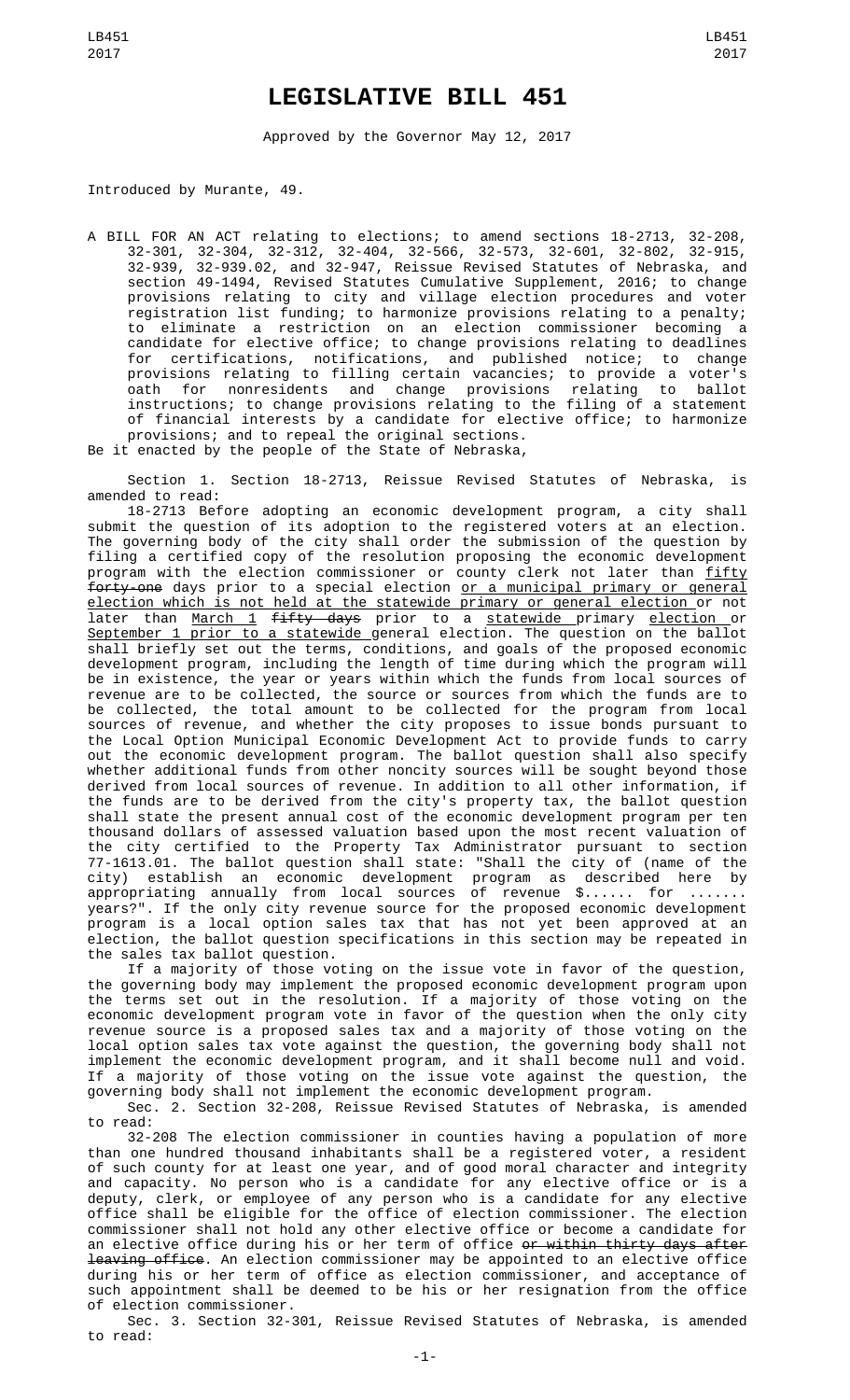32-301 (1) The Secretary of State shall implement, in a uniform and nondiscriminatory manner, a single, uniform, official, centralized, interactive computerized statewide voter registration list defined, maintained, and administered at the office of the Secretary of State that contains the name and registration information of every legally registered voter in the state and assigns a unique identifier to each legally registered voter in the state. The computerized list shall serve as the single system for storing and managing the official list of registered voters throughout the state and shall comprise the voter registration register. The computerized list shall be coordinated with other agency data bases within the state and shall be available for electronic access by election commissioners and county clerks. The computerized list shall serve as the official voter registration list for the conduct of all elections under the Election Act. The Secretary of State shall provide such support as may be required so that election commissioners and county clerks are able to electronically enter voter registration information obtained by such officials on an expedited basis at the time the information is received. The Secretary of State shall provide adequate technological security measures to prevent unauthorized access to the computerized list.<del>—No General Funds shall be</del>

appropriated for purposes of this list, and funds available in the Election Administration Fund may be used for such purposes.

(2) The election commissioner or county clerk shall provide for the registration of the electors of the county. Upon receipt of a voter registration application in his or her office from an eligible elector, the election commissioner or county clerk shall enter the information from the application in the voter registration register and may create an electronic image, photograph, microphotograph, or reproduction in an electronic digital format to be used as the voter registration record. The election commissioner or county clerk shall provide a precinct list of registered voters for each precinct for the use of judges and clerks of election in their respective precincts on election day. An electronically prepared list of registered voters in a form prescribed by the Secretary of State shall meet the requirements for a precinct list of registered voters.

Sec. 4. Section 32-304, Reissue Revised Statutes of Nebraska, is amended to read:

32-304 (1) The Secretary of State in conjunction with the Department of Motor Vehicles shall, on or before September 1, 2015, develop and implement a registration application process which may be used statewide to register to vote and update voter registration records electronically using the Secretary of State's web site. An applicant who has a valid Nebraska motor vehicle operator's license or state identification card may use the application process to register to vote or to update his or her voter registration record with changes in his or her personal information or other information related to his or her eligibility to vote. For each electronic application, the Secretary of State shall obtain a copy of the electronic representation of the applicant's signature from the Department of Motor Vehicles' records of his or her motor vehicle operator's license or state identification card for purposes of voter registration.<br>2) The

application shall contain substantially all the information provided in section 32-312 and the following informational statements:

(a) An applicant who submits this application electronically is affirming that the information in the application is true. Any applicant who submits this application electronically knowing that any of the information in the application is false shall be guilty of a Class IV felony under section 32-1502 of the statutes of Nebraska. The penalty for a Class IV felony is up to <u>two</u> five years imprisonment and twelve months post-release supervision, a fine of up to ten thousand dollars, or both;

(b) An applicant who submits this application electronically is agreeing to the use of his or her signature from the Department of Motor Vehicles' records of his or her motor vehicle operator's license or state identification card for purposes of voter registration;

(c) To vote at the polling place on election day, the completed application must be submitted on or before the third Friday before the election; and

(d) The election commissioner or county clerk will, upon receipt of the application for registration, send an acknowledgment of registration to the applicant indicating whether the application is proper or not.

Sec. 5. Section 32-312, Reissue Revised Statutes of Nebraska, is amended to read:

32-312 The registration application prescribed by the Secretary of State pursuant to section 32-304 or 32-311.01 shall provide the instructional statements and request the information from the applicant as provided in this section.

CITIZENSHIP—"Are you a citizen of the United States of America?" with boxes to check to indicate whether the applicant is or is not a citizen of the United States.

AGE—"Are you at least eighteen years of age or will you be eighteen years of age on or before the first Tuesday following the first Monday of November of this year?" with boxes to check to indicate whether or not the applicant will be eighteen years of age or older on election day.

WARNING—"If you checked 'no' in response to either of these questions, do not complete this application.".

NAME—the name of the applicant giving the first and last name in full, the middle name in full or the middle initial, and the maiden name of the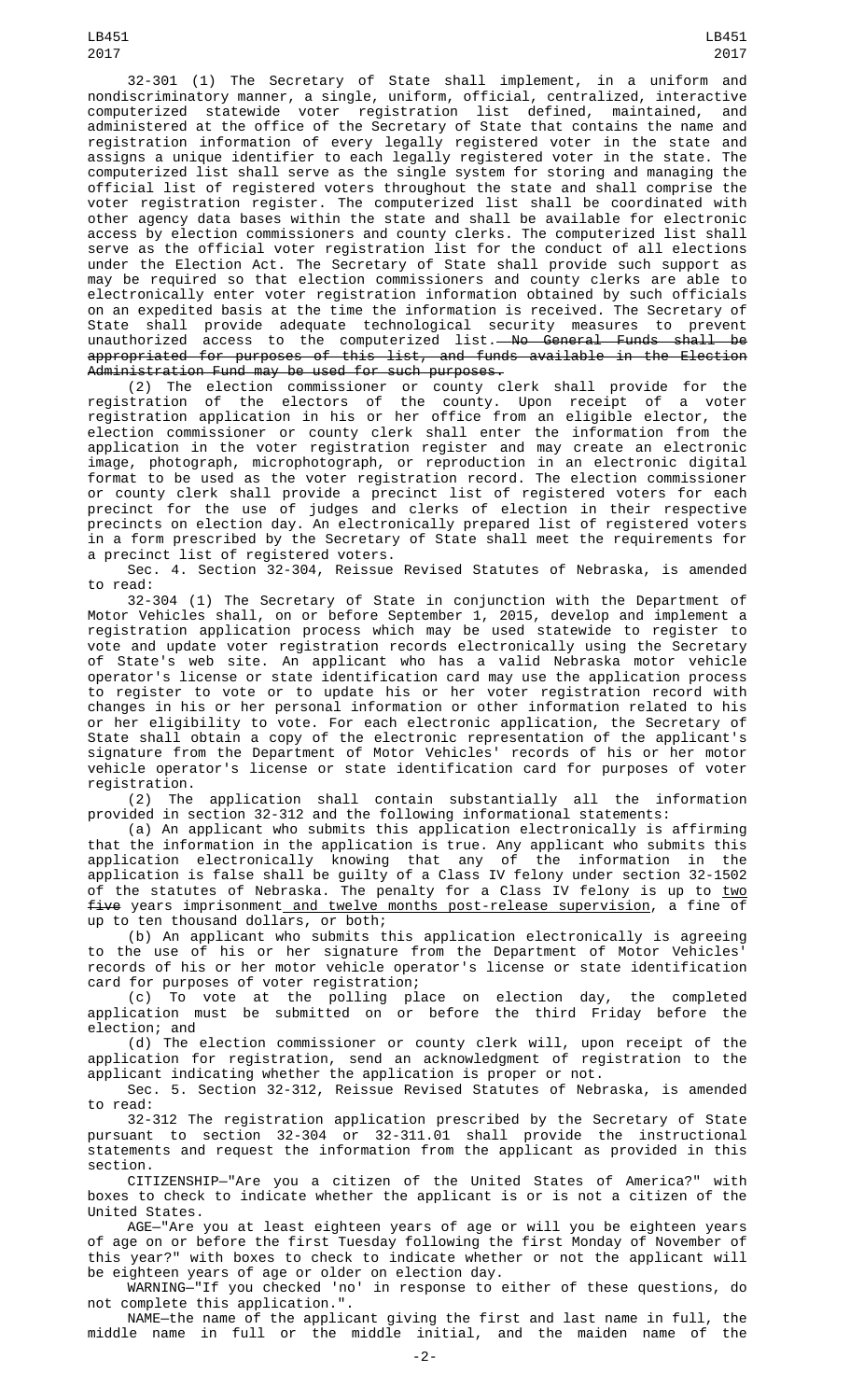applicant, if applicable.

RESIDENCE—the name and number of the street, avenue, or other location of the dwelling where the applicant resides if there is a number. If the registrant resides in a hotel, apartment, tenement house, or institution, such additional information shall be included as will give the exact location of such registrant's place of residence. If the registrant lives in an incorporated or unincorporated area not identified by the use of roads, road names, or house numbers, the registrant shall state the section, township, and range of his or her residence and the corporate name of the school district as described in section 79-405 in which he or she is located.

POSTAL ADDRESS—the address at which the applicant receives mail if different from the residence address.

ADDRESS OF LAST REGISTRATION—the name and number of the street, avenue, or other location of the dwelling from which the applicant last registered.

TELEPHONE NUMBERS—the telephone number of the applicant at work and at home. At the request of the applicant, a designation shall be made that the telephone number is an unlisted number, and such designation shall preclude the listing of the applicant's telephone number on any list of voter registrations.

EMAIL ADDRESS—an email address of the applicant. At the request of the applicant, a designation shall be made that the email address is private, and such designation shall preclude the listing of the applicant's email address on any list of voter registrations.

DRIVER'S LICENSE NUMBER OR LAST FOUR DIGITS OF SOCIAL SECURITY NUMBER—if the applicant has a Nebraska driver's license, the license number, and if the applicant does not have a Nebraska driver's license, the last four digits of the applicant's social security number.

DATE OF APPLICATION FOR REGISTRATION—the month, day, and year when the applicant presented himself or herself for registration, when the applicant completed and signed the registration application if the application was submitted by mail or delivered to the election official by the applicant's personal messenger or personal agent, or when the completed application was submitted if the registration application was completed pursuant to section 32-304.

PLACE OF BIRTH—show the state, country, kingdom, empire, or dominion where the applicant was born.

DATE OF BIRTH—show the date of the applicant's birth. The applicant shall be at least eighteen years of age or attain eighteen years of age on or before the first Tuesday after the first Monday in November to have the right to register and vote in any election in the present calendar year.

REGISTRATION TAKEN BY—show the signature of the authorized official or staff member accepting the application pursuant to section 32-309 or 32-310 or at least one of the deputy registrars taking the application pursuant to section 32-306, if applicable.

PARTY AFFILIATION—show the party affiliation of the applicant as Democrat, Republican, or Other ........ or show no party affiliation as Nonpartisan. (Note: If you wish to vote in both partisan and nonpartisan primary elections for state and local offices, you must indicate a political party affiliation on the registration application. If you register without a political party affiliation (nonpartisan), you will receive only the nonpartisan ballots for state and local offices at primary elections. If you register without a political party affiliation, you may vote in partisan primary elections for congressional offices.)

OTHER—information the Secretary of State determines will assist in the proper and accurate registration of the voter.

Immediately following the spaces for inserting information as provided in this section, the following statement shall be printed:

To the best of my knowledge and belief, I declare under penalty of election falsification that:

(1) I live in the State of Nebraska at the address provided in this application;

(2) I have not been convicted of a felony or, if convicted, it has been at least two years since I completed my sentence for the felony, including any parole term;

(3) I have not been officially found to be non compos mentis (mentally incompetent); and

(4) I am a citizen of the United States.

Any registrant who signs this application knowing that any of the information in the application is false shall be guilty of a Class IV felony under section 32-1502 of the statutes of Nebraska. The penalty for a Class IV felony is up to <u>two</u> f<del>ive</del> years imprisonment<u> and twelve months post-release</u> supervision, a fine of up to ten thousand dollars, or both.

APPLICANT'S SIGNATURE—require the applicant to affix his or her signature to the application.

Sec. 6. Section 32-404, Reissue Revised Statutes of Nebraska, is amended to read:

32-404 (1) When any political subdivision holds an election in conjunction with the statewide primary or general election, the election shall be held as provided in the Election Act. Any other election held by a political subdivision shall be held as provided in the act unless otherwise provided by the charter, code, or bylaws of the political subdivision.

(2) No later than December 1 of each odd-numbered year, the election commissioner or county clerk shall give notice to each political subdivision of the filing deadlines for the statewide primary election. No later than January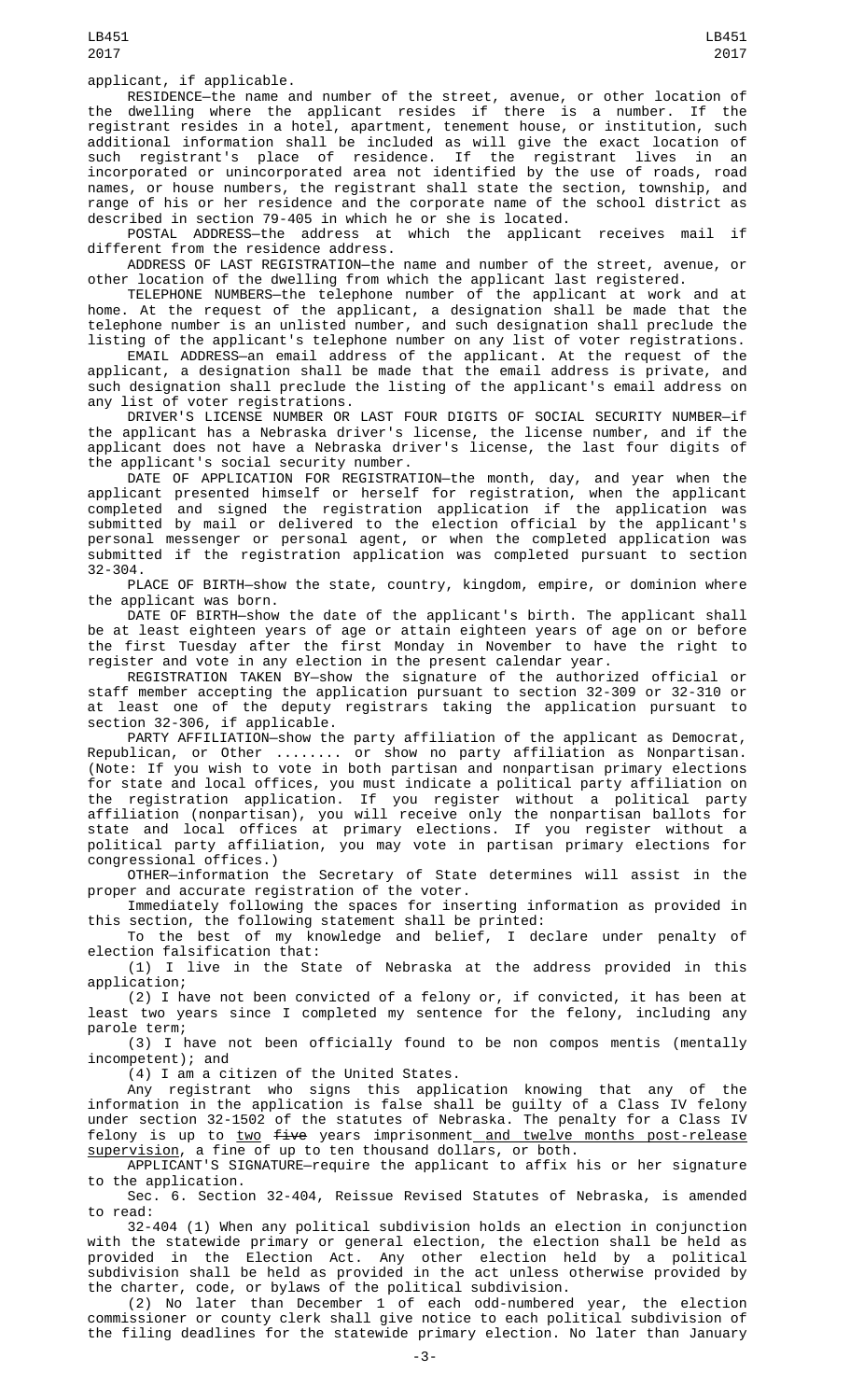5 of each even-numbered year, the governing board of each political subdivision which will hold an election in conjunction with a statewide primary election shall certify to the Secretary of State, the election commissioner, or the county clerk the name of the subdivision, the number of officers to be elected, the length of the terms of office, the vacancies to be filled by election and length of remaining term, and the number of votes to be cast by a registered voter for each office.

(3) No later than <u>June 15</u> <del>July 1</del> of each even-numbered year, the governing board of each reclamation district, county weed district, village, county under township organization, public power district receiving annual gross revenue of less than forty million dollars, or educational service unit which will hold an election in conjunction with a statewide general election shall certify to the Secretary of State, the election commissioner, or the county clerk the name of the subdivision, the number of officers to be elected, the length of the terms of office, the vacancies to be filled by election and length of remaining term, and the number of votes to be cast by a registered voter for each office.

(4) The Secretary of State shall prescribe the forms to be used for certification to him or her, and the election commissioner or county clerk shall prescribe the forms to be used for certification to him or her.

Sec. 7. Section 32-566, Reissue Revised Statutes of Nebraska, is amended to read:

32-566 <u>(1) </u>When a vacancy occurs in the Legislature, the office shall be filled by the Governor. The Governor shall appoint a suitable person possessing the qualifications necessary for a member of the Legislature.

 $(2)$  If the vacancy occurs at any time on or after May 1 of the second year the term of office, the appointee shall serve for the remainder of the unexpired term. If the vacancy occurs at any time prior to May 1 of the second year of the term of office within sixty days of a regular general election and if the term vacated expires on the first Tuesday following the first Monday in the following January, the appointee shall serve until the first Tuesday following the first Monday in January, and if the term extends beyond the first Tuesday following the first Monday in the following January, the appointee shall serve until the first Tuesday following the first Monday in January following the second regular general election next succeeding his or her appointment. If the vacancy occurs more than sixty days before a regular general election, the appointee shall serve until the first Tuesday following the first Monday in January following <u>the next</u> <del>such</del> regular general election and at the regular general election a member of the Legislature shall be elected to serve the unexpired term<u> as provided in subsection (3) of this</u> section.

(3)(a) If the vacancy occurs on or after February 1 and prior to May 1 during the second year of the term of office, the vacancy shall be filled at the regular election in November of that year. Candidates shall file petitions to appear on the ballot for such election as provided in section 32-617.

(b) If the vacancy occurs at any time prior to February 1 of the second year of the term of office, the procedure for filling the vacated office shall be the same as the procedure for filling the office at the expiration of the term and candidates shall be nominated and elected at the statewide primary and general elections during the second year of the term.

Sec. 8. Section 32-573, Reissue Revised Statutes of Nebraska, is amended to read:

32-573 (1) When a vacancy occurs in the Board of Regents of the University of Nebraska, the office shall be filled by the Governor. The Governor shall appoint a suitable person possessing the qualifications necessary for a member of the Board of Regents.

(2)(a) If the vacancy occurs during the first year of the term or before February 1 during a calendar year in which more than seventy-five days before a statewide general election<u> will be held</u>, the appointee shall serve until the first Thursday following the first Tuesday in January following such general election and at such general election a member of the Board of Regents shall be elected to serve the unexpired term if any.

(b) If the vacancy occurs <u>on or after February 1 during a calendar year in</u> <u>which</u> <del>within seventy-five days before</del> a statewide general election <u>will be held</u> and if the term vacated expires on the first Thursday following the first Tuesday in January following such general election, the appointee shall serve the unexpired term.

(c) If the vacancy occurs on or after February 1 during a calendar year in <u>which</u> <del>within seventy-five days before</del> a statewide general election <u>will be held</u> and if the term vacated extends beyond the first Thursday following the first Tuesday in January following such general election, the appointee shall serve until the first Thursday following the first Tuesday in January following the second general election next succeeding his or her appointment and at such election a member of the Board of Regents shall be elected to serve the unexpired term if any.

Sec. 9. Section 32-601, Reissue Revised Statutes of Nebraska, is amended to read:

32-601 <u>(1) E</u>ach political subdivision shall notify the election commissioner or county clerk of the offices to be filled no later than<u>:</u>

(a) January 5 of any election year as provided in subsection (2) of section 32-404<u>; or</u> .

(b) June 15 of any election year as provided in subsection (3) of section 32-404.

(2) The election commissioner or county clerk shall give notice of the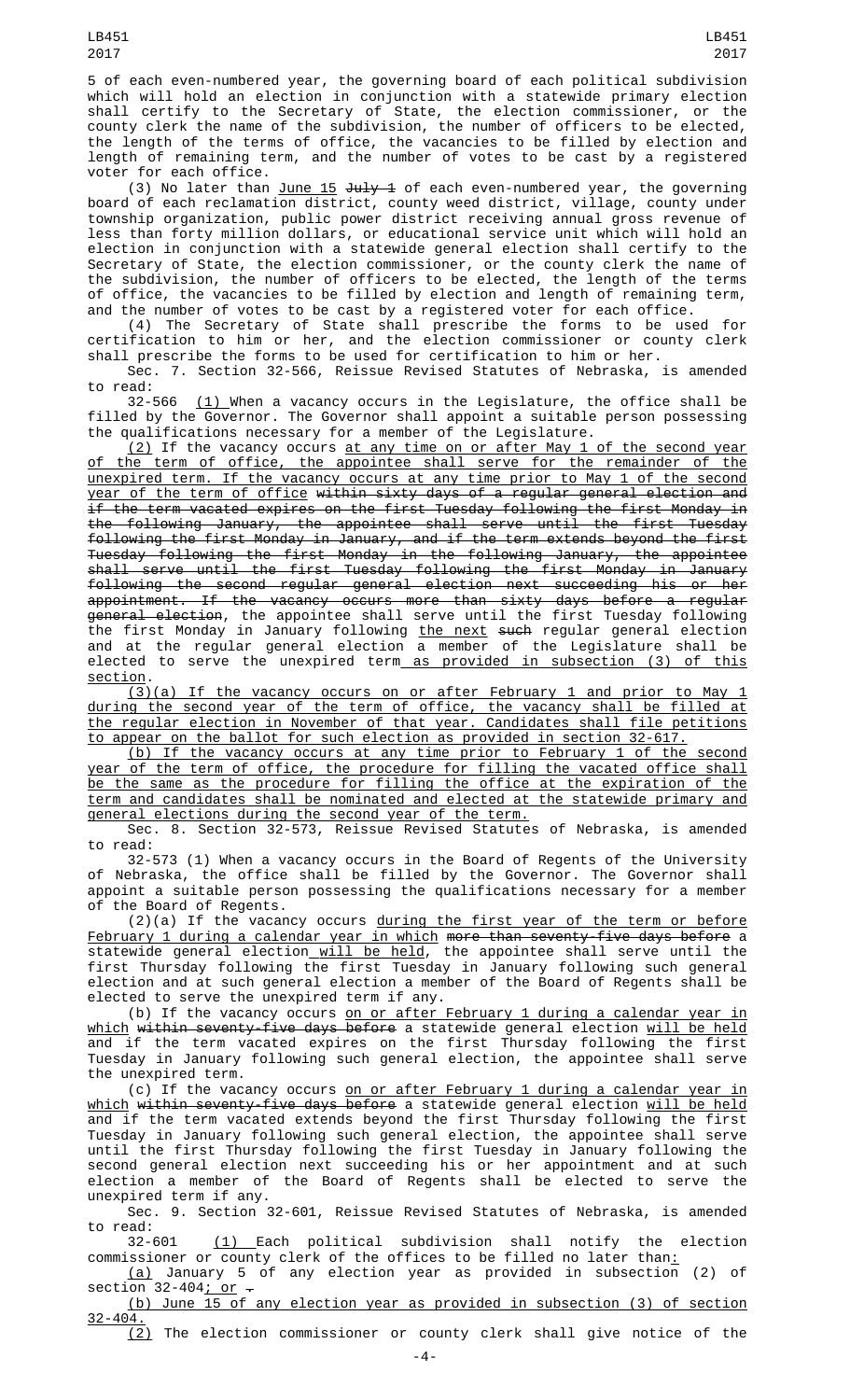offices to be filled by election and the filing deadlines for such offices by publication in at least one newspaper of general circulation in the county once at least fifteen days prior to such deadlines.

Sec. 10. Section 32-802, Reissue Revised Statutes of Nebraska, is amended to read:

32-802 The notice of election for any election shall state the date on which the election is to be held and the hours the polls will be open and list all offices, candidates, and issues that will appear on the ballots. The notice of election shall be printed in English and in any other language required pursuant to the Voting Rights Act Language Assistance Amendments of 1992. In the case of a primary election, the notice of election shall list all offices and candidates that are being forwarded to the general election. The notice of election shall only state that amendments or referendums will be voted upon and that the Secretary of State will publish a true copy of the title and text of any amendments or referendums once each week for three consecutive weeks preceding the election. Such notice of election shall appear in at least one newspaper designated by the election commissioner, county clerk, city council, or village board no later than <u>forty-two</u> <del>forty</del> days prior to the election. The election commissioner or county clerk shall, not later than <u>forty-two</u> <del>forty</del> days prior to the election, (1) post in his or her office the same notice of election published in the newspaper and (2) provide a copy of the notice to the political subdivisions appearing on the ballot. The election commissioner or county clerk shall correct the ballot to reflect any corrections received within <u>five</u> <del>ten</del> days after mailing the notice as provided in section 32-819. The notice of election shall be posted in lieu of sample ballots until such time as sample ballots are printed. If joint elections are held in conjunction with the statewide primary or general election by a county, city, or village, only one notice of election need be published and signed by the election commissioner or county clerk.

Sec. 11. Section 32-915, Reissue Revised Statutes of Nebraska, is amended to read:

32-915 (1) A person whose name does not appear on the precinct list of registered voters at the polling place for the precinct in which he or she resides, whose name appears on the precinct list of registered voters at the polling place for the precinct in which he or she resides at a different residence address as described in section 32-914.02, or whose name appears with a notation that he or she received a ballot for early voting may vote a provisional ballot if he or she:

(a) Claims that he or she is a registered voter who has continuously resided in the county in which the precinct is located since registering to vote;

(b) Is not entitled to vote under section 32-914.01 or 32-914.02;

(c) Has not registered to vote or voted in any other county since registering to vote in the county in which the precinct is located;

(d) Has appeared to vote at the polling place for the precinct to which the person would be assigned based on his or her residence address; and

(e) Completes and signs a registration application before voting.

(2) A voter whose name appears on the precinct list of registered voters for the polling place with a notation that the voter is required to present identification pursuant to section 32-318.01 but fails to present identification may vote a provisional ballot if he or she completes and signs a registration application before voting.

(3) Each person voting by provisional ballot shall enclose his or her ballot in an envelope marked Provisional Ballot and shall, by signing the certification on the front of the envelope or a separate form attached to the envelope, certify to the following facts:

(a) I am a registered voter in ........... County;

(b) My name or address did not correctly appear on the precinct list of registered voters;

(c) I registered to vote on or about this date .................;

(d) I registered to vote

.... in person at the election office or a voter registration site, .... by mail,

.... by using the Secretary of State's web site,

.... through the Department of Motor Vehicles,

.... on a form through another state agency,

.... in some other way;

(e) I have not resided outside of this county or voted outside of this county since registering to vote in this county;

(f) My current address is shown on the registration application completed as a requirement for voting by provisional ballot; and

(g) I am eligible to vote in this election and I have not voted and will not vote in this election except by this ballot.

(4) The voter shall sign the certification under penalty of election falsification. The following statements shall be on the front of the envelope or on the attached form: By signing the front of this envelope or the attached form you are certifying to the information contained on this envelope or the attached form under penalty of election falsification. Election falsification is a Class IV felony and may be punished by up to two five years imprisonment<br>and twelve months post-release supervision, a fine of up to ten thousand and twelve months post-release supervision, a fine of up to ten thousand dollars, or both.

(5) If the person's name does not appear on the precinct list of registered voters for the polling place and the judge or clerk of election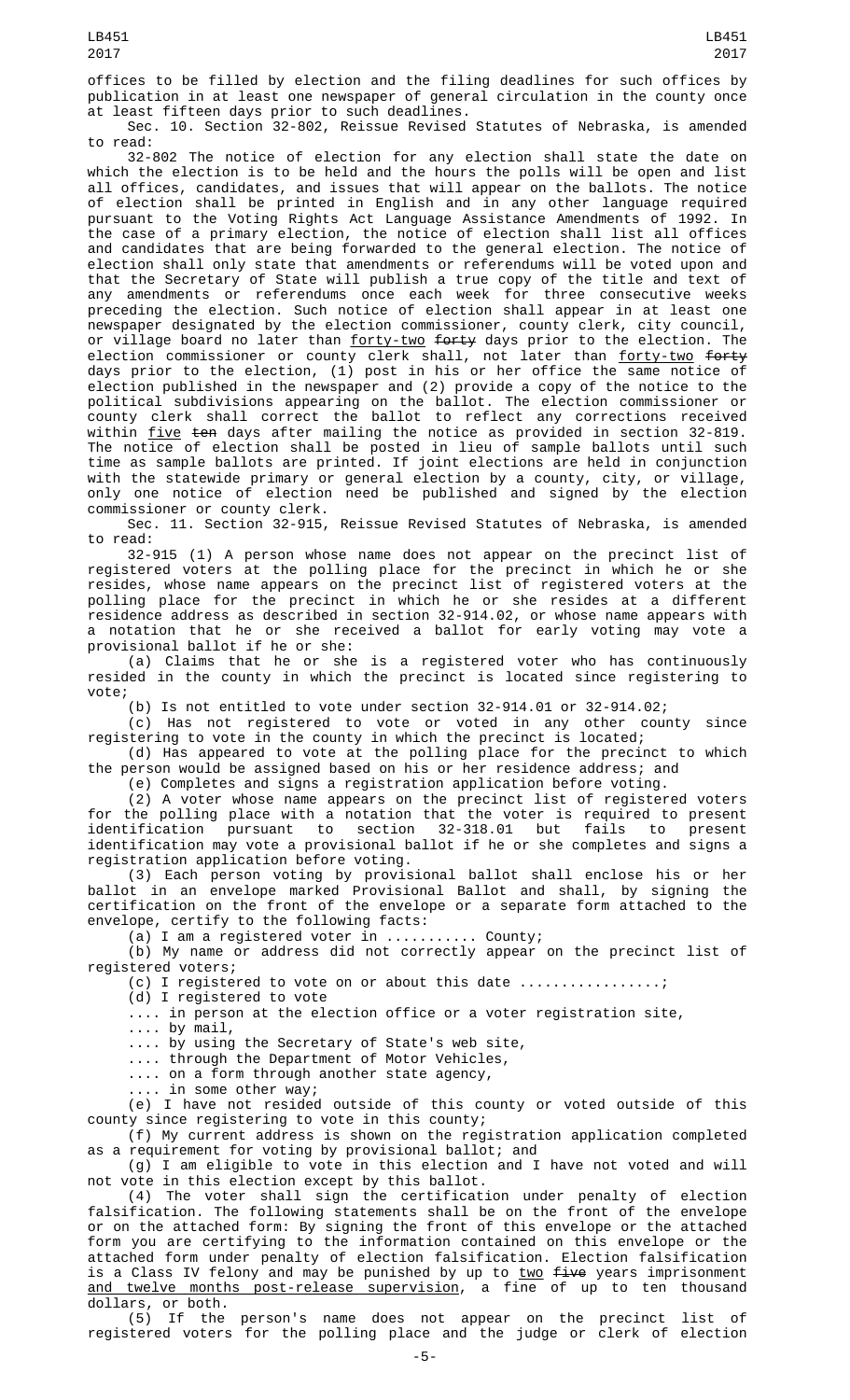determines that the person's residence address is located in another precinct within the same county, the judge or clerk of election shall direct the person to his or her correct polling place to vote.

Sec. 12. Section 32-939, Reissue Revised Statutes of Nebraska, is amended to read:

32-939 (1) As provided in section 32-939.02, the persons listed in this subsection who are residents of Nebraska but who reside outside of Nebraska or the United States shall be allowed to simultaneously register to vote and make application for ballots for all elections in a calendar year through the use of the Federal Post Card Application or a personal letter which includes the same information as appears on the Federal Post Card Application:

(a) Members of the armed forces of the United States or the United States Merchant Marine, and their spouses and dependents residing with them who are absent from the state;

(b) Citizens temporarily residing outside of the United States and the District of Columbia; and

(c) Overseas citizens.

 $(2)(a)$  As provided in section 32-939.02, a person who is the age of an elector and a citizen of the United States residing outside the United States, who has never resided in the United States, who has not registered to vote in any other state of the United States, and who has a parent registered to vote within this state shall be eligible to register to vote and vote in one county in which either one of his or her parents is a registered voter.

(b) A person registering to vote or voting pursuant to this subsection shall sign and enclose with the registration application and with the ballot being voted a form provided by the election commissioner or county clerk substantially as follows: I am the age of an elector and a citizen of the United States residing outside the United States, I have never resided in the United States, I have not registered to vote in any other state of the United States, and I have a parent registered to vote in ......... County, Nebraska. I hereby declare, under penalty of election falsification, a Class IV felony, that the statements above are true to the best of my knowledge.

THE PENALTY FOR ELECTION FALSIFICATION IS IMPRISONMENT FOR UP TO <u>TWO</u> F<del>IVE</del> YEARS AND TWELVE MONTHS POST-RELEASE SUPERVISION OR A FINE NOT TO EXCEED TEN THOUSAND DOLLARS, OR BOTH.

(Signature of Voter) ..............................

Sec. 13. Section 32-939.02, Reissue Revised Statutes of Nebraska, is amended to read:

32-939.02 (1) Upon request for a ballot, a ballot for early voting shall be forwarded to each voter meeting the criteria of section 32-939 at least forty-five days prior to any election.

(2) An omission of required information, except the political party affiliation of the applicant, may prevent the processing of an application for and mailing of ballots. The request for any ballots and a registration application shall be sent to the election commissioner or county clerk of the county of the applicant's residence. The request may be sent at any time in the same calendar year as the election, except that the request shall be received by the election commissioner or county clerk not later than the third Friday preceding an election to vote in that election. If an applicant fails to indicate his or her political party affiliation on the application, the applicant shall be registered as nonpartisan.

(3) A person described in section 32-939 may register to vote through the use of the Federal Post Card Application or a personal letter which includes the same information as appears on the Federal Post Card Application and may simultaneously make application for ballots for all elections in a calendar year. The person may indicate a preference for ballots and other election materials to be delivered via facsimile transmission or electronic mail by indicating such preference on the Federal Post Card Application. If the person indicates such a preference, the election commissioner or county clerk shall accommodate the voter's preference.

(4) If the ballot for early voting has not been printed in sufficient time to meet the request and special requirements of a voter meeting the criteria of section 32-939, the election commissioner or county clerk may issue a special ballot at least sixty days prior to an election to such a voter upon a written request by such voter requesting the special ballot. For purposes of this subsection, a special ballot means a ballot prescribed by the Secretary of State which contains the titles of all offices being contested at such election and permits the voter to vote by writing in the names of the specific candidates or the decision on any issue. The election commissioner or county clerk shall include with the special ballot a complete list of the nominated candidates and issues to be voted upon by the voter which are known at the time of the voter's request.

(5) Any person meeting the criteria in section 32-939 may cast a ballot by the use of the Federal Write-In Absentee Ballot. The Federal Write-In Absentee Ballot may be used for all elections. If a person casting a ballot using the Federal Write-In Absentee Ballot is not a registered voter, the information submitted in the Federal Write-In Absentee Ballot transmission envelope shall be treated as a voter registration application.

<u>(6)(a)</u> <del>(6)</del> Any person requesting a ballot under this section may receive and return the ballot and the oath prescribed in <u>subdivision (b) of this</u> subsection <del>(2) of section 32-947</del> using any method of transmission authorized by the Secretary of State.

(b) An oath shall be delivered with the ballot and shall be in a form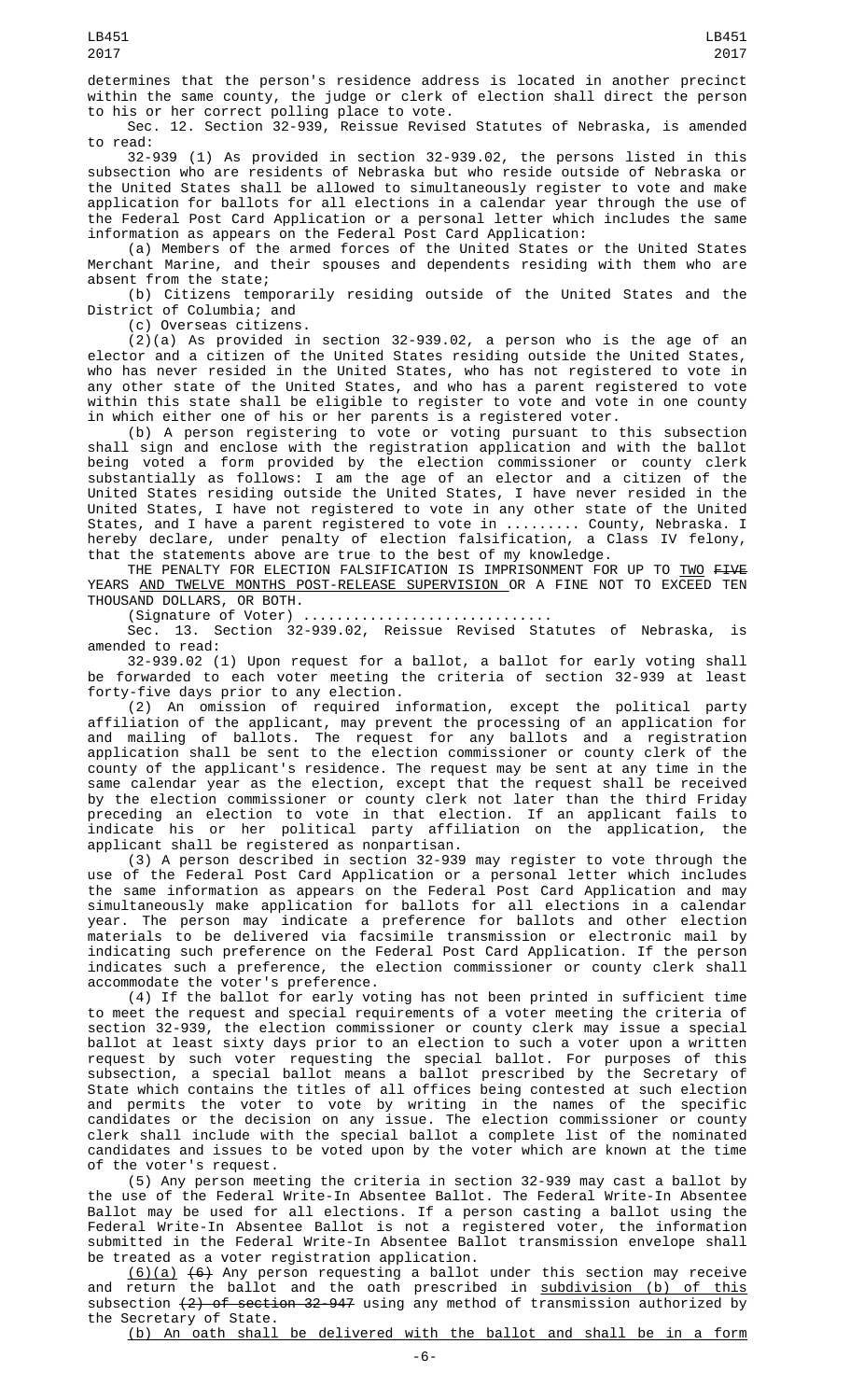substantially as follows:

VOTER'S OATH I, the undersigned voter, declare that the ballot or ballots contained no voting marks of any kind when I received them, and I caused the ballot or ballots to be marked.

To the best of my knowledge and belief, I declare under penalty of election falsification that:

 $(a)$  I, .................., am a registered voter in

County;<br>(b) I have voted the ballot and am returning it in compliance with <u>Nebraska law; and</u>

(c) I have not voted and will not vote in this election except by this ballot.

ANY PERSON WHO SIGNS THIS FORM KNOWING THAT ANY OF THE INFORMATION IN THE FORM IS FALSE SHALL BE GUILTY OF ELECTION FALSIFICATION, A CLASS IV FELONY UNDER SECTION 32-1502 OF THE STATUTES OF NEBRASKA. THE PENALTY FOR ELECTION FALSIFICATION IS IMPRISONMENT FOR UP TO TWO YEARS AND TWELVE MONTHS POST-RELEASE SUPERVISION OR A FINE NOT TO EXCEED TEN THOUSAND DOLLARS, OR BOTH.

I also understand that failure to sign below will invalidate my ballot.

Signature ........................................

(7) The Secretary of State shall develop a process for a person casting a ballot under this section to check the status of his or her ballot via the Internet or a toll-free telephone call.

Sec. 14. Section 32-947, Reissue Revised Statutes of Nebraska, is amended to read:

32-947 (1) Upon receipt of an application or other request for a ballot to vote early, the election commissioner or county clerk shall determine whether the applicant is a registered voter and is entitled to vote as requested. If the election commissioner or county clerk determines that the applicant is a registered voter entitled to vote early and the application was received not later than the close of business on the second Friday preceding the election, the election commissioner or county clerk shall deliver a ballot to the applicant in person or by mail, postage paid. The election commissioner or county clerk or any employee of the election commissioner or county clerk shall write or cause to be affixed his or her customary signature or initials on the ballot.

(2) An unsealed identification envelope shall be delivered with the ballot, and upon the back of the envelope shall be printed a form substantially as follows:

VOTER'S OATH

I, the undersigned voter, declare that the enclosed ballot or ballots contained no voting marks of any kind when I received them, and I caused the ballot or ballots to be marked, enclosed in the identification envelope, and sealed in such envelope.

To the best of my knowledge and belief, I declare under penalty of election falsification that:

(a) I,  $\dots\dots\dots\dots\dots\dots$ , am a registered voter in  $\dots\dots\dots\dots\dots\dots$ County;

(b) I reside in the State of Nebraska at .................;

(c) I have voted the enclosed ballot and am returning it in compliance with Nebraska law; and

(d) I have not voted and will not vote in this election except by this ballot.

ANY PERSON WHO SIGNS THIS FORM KNOWING THAT ANY OF THE INFORMATION IN THE FORM IS FALSE SHALL BE GUILTY OF ELECTION FALSIFICATION, A CLASS IV FELONY UNDER SECTION 32-1502 OF THE STATUTES OF NEBRASKA. THE PENALTY FOR ELECTION FALSIFICATION IS IMPRISONMENT FOR UP TO TWO FIVE YEARS AND TWELVE MONTHS POST-RELEASE SUPERVISION OR A FINE NOT TO EXCEED TEN THOUSAND DOLLARS, OR BOTH.

I also understand that failure to sign below will invalidate my ballot.

Signature ........................................

(3) If the ballot and identification envelope will be returned by mail or by someone other than the voter, the election commissioner or county clerk shall include with the ballot an identification envelope upon the face of which shall be printed the official title and post office address of the election commissioner or county clerk.

(4) The election commissioner or county clerk shall also enclose with the ballot materials:

(a) A registration application, if the election commissioner or county clerk has determined that the applicant is not a registered voter pursuant to section 32-945, with instructions that failure to return the completed and signed application indicating the residence address as it appears on the voter's request for a ballot to the election commissioner or county clerk by the close of the polls on election day will result in the ballot not being counted;

(b) A registration application and the oath pursuant to section 32-946, if the voter is without a residence address, with instructions that the residence address of the voter shall be deemed that of the office of the election commissioner or county clerk of the county of the voter's prior residence and that failure to return the completed and signed application and oath to the election commissioner or county clerk by the close of the polls on election day will result in the ballot not being counted; or

(c) Written instructions directing the voter to submit a copy of an identification document pursuant to section 32-318.01 if the voter is required